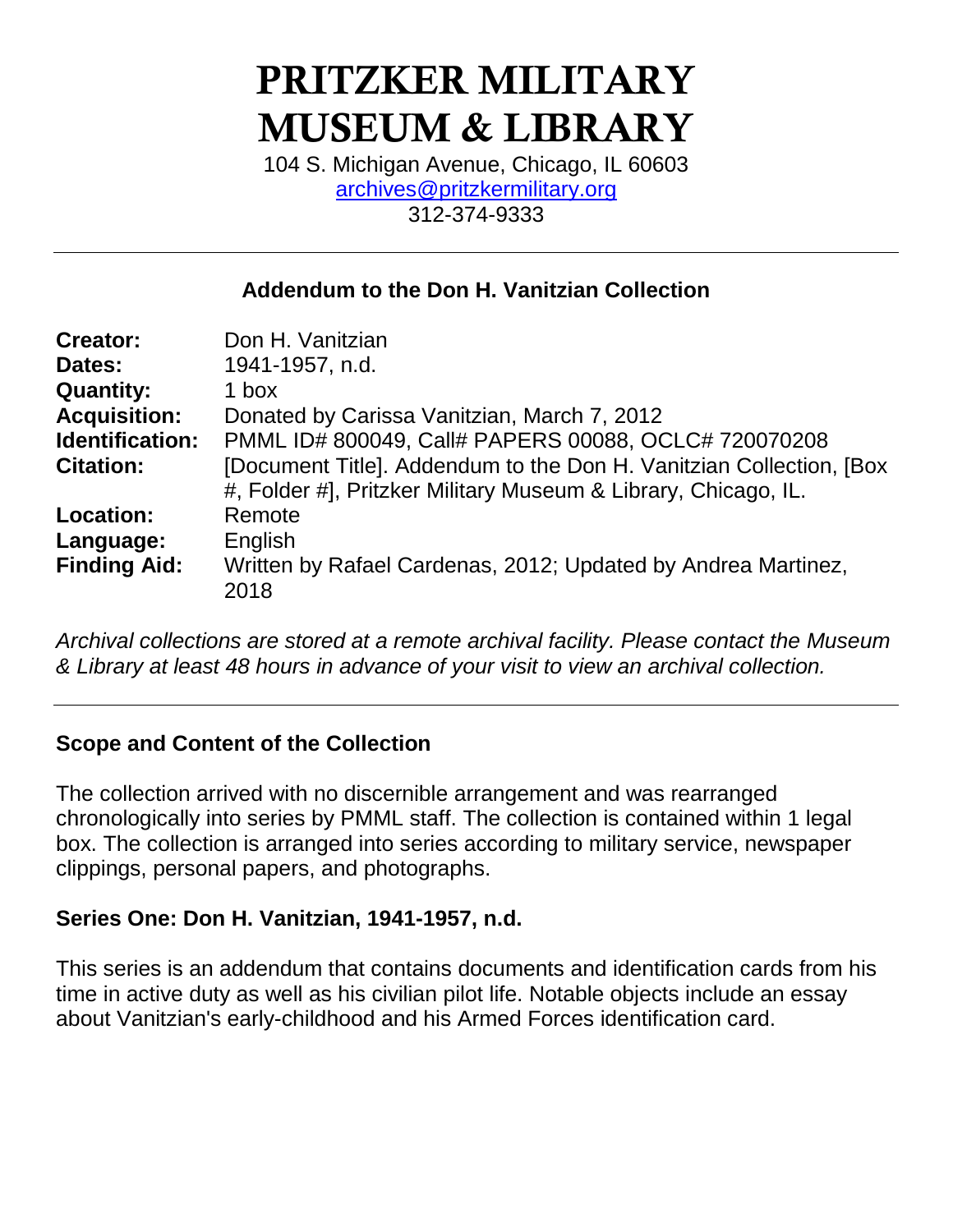## **Rights**

Copyrights held by Carissa Vanitzian were transferred to the Pritzker Military Museum & Library. All other rights are held by the author or publisher. Users assume responsibility for following copyright laws as established by US Code Title 17.

#### **Separations**

| 800049876 | <b>Service Hat</b>                       | <b>Field Gear</b> |
|-----------|------------------------------------------|-------------------|
| 800049877 | <b>Service Utility Belt</b>              | <b>Field Gear</b> |
| 800049878 | <b>Aircraft Safety Belt</b>              | <b>Field Gear</b> |
| 800049879 | <b>Bailout Breathing Oxygen Canister</b> | <b>Field Gear</b> |
| 800049880 | Waterproof bag                           | <b>Field Gear</b> |
|           |                                          |                   |

## **Key Subjects**

This collection is indexed under the following headings in the Library's online catalog. Researchers interested in materials about related topics, persons, or places should search the catalog using these subject headings.

#### **Names**

Vanitzian, Don Harry

#### **Subjects**

Civilian Pilot Training Program (U.S.) – History United States, Army Air Forces, 566<sup>th</sup> Air Transport Command United States, Army Air Forces, 508<sup>th</sup> Army Air Forces Base Unit United States, Army Air Forces, 1264<sup>th</sup> Army Air Forces Base Unit United States, Officers' Reserve Corps, 9079<sup>th</sup> VAR Group World War, 1939-1945 – Campaigns – Africa, North

#### **Container List**

| <b>Box Folder</b> | <b>Item Number</b> | Title                                          | <b>Date</b> |
|-------------------|--------------------|------------------------------------------------|-------------|
|                   |                    | Series 1: Don H. Vanitzian, 1941-1957,<br>n.d. |             |
| 1                 |                    | <b>Pre-Military</b>                            |             |
|                   | 800049868          | Vanitzian Autobiography Essay                  | n.d.        |